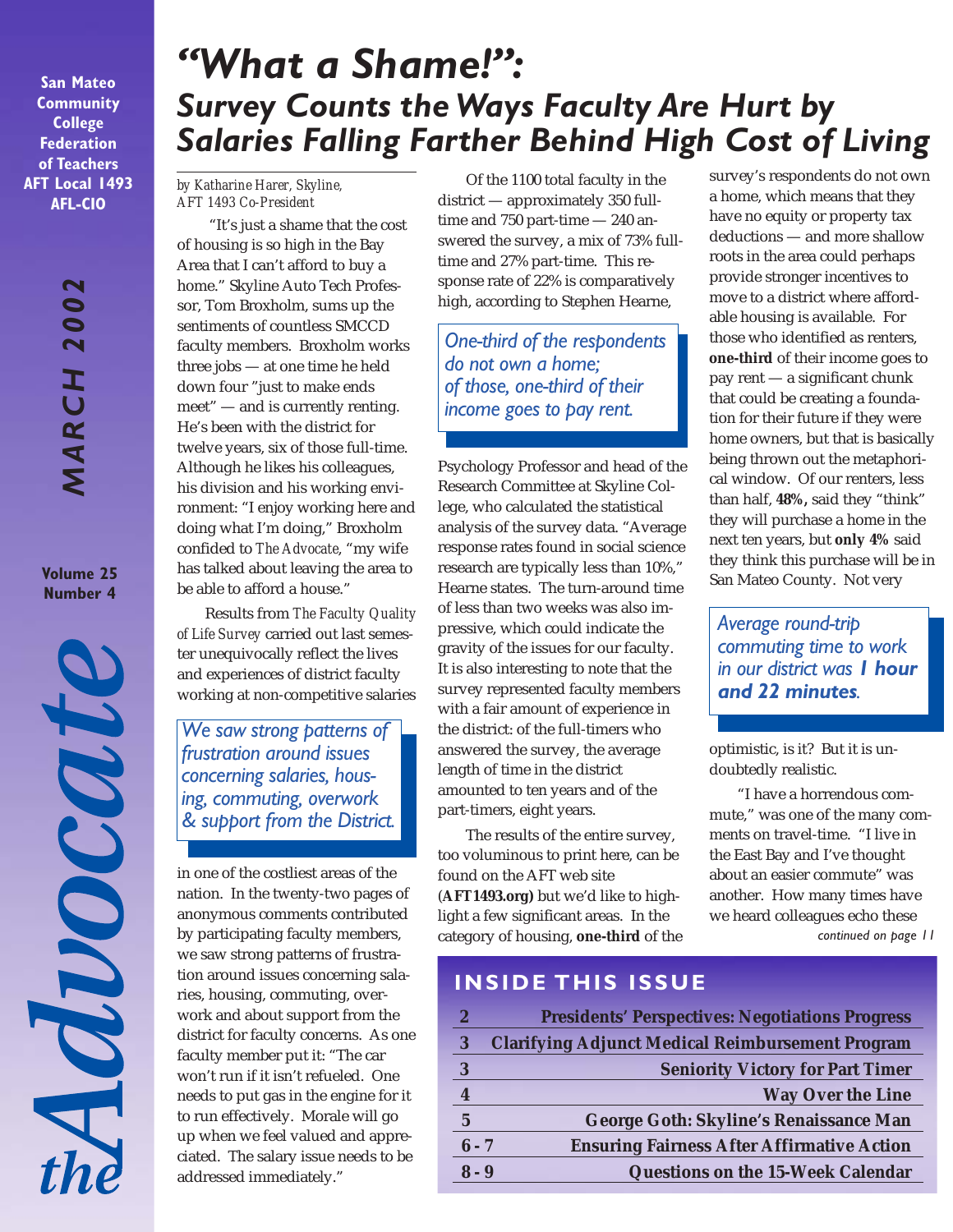**MARCH 2002** 

# **San Mateo Community College Federation of Teachers AFT Local 1493, AFL-CIO**

1700 W. Hillsdale Blvd. San Mateo, CA 94402 (650) 574-6491

**Editor** Eric Brenner, Skyline, x 4177

**Editorial Board** Eric Brenner, Skyline, x 4177 Dan Kaplan, x 6491

**Co-Presidents** Katharine Harer, Skyline, x 4412 Joaquin Rivera, Skyline, x 4159

**Vice President** Bess Chandler, Skyline, x 4286

**Secretary** George Goth, Skyline, x 4390

**Treasurer** Anita Fisher , CSM, x6383

#### **Chapter Chairs**

Bess Chandler, Skyline, x 4286 Pat Deamer, Skyline, x 4217 Romelia Thiele, Cañada, x3211 John Searle, CSM, x6607

#### **Executive Committee Reps.**

Nina Floro, Skyline, x 4414 Rick Hough, Skyline, x 4193 Anne Nicholls, Cañada, x 3293 Karen Olesen, Cañada, x 3415 Mary Valenti, CSM, x 6194 Linda Vogel, Skyline, x 4289 Shaye Zahedi, CSM, x 6240

#### **Part-timers Reps.**

Carol Hansen, CSM, x 6677 x 9267 Paddy Moran , CSM, x 6677 x 9245 Patricia Palmer, Sky, x 6889 x 9418

**Chief Grievance Officer** John Kirk, CSM, x 6386

**Part Time Faculty Coordinator** Paddy Moran , CSM, x 6677 x 9245

**Executive Secretary** Dan Kaplan, x 6491

 $\bigoplus$   $\bigoplus_{i=1}^n$ 

#### *PRESIDENTS' PERSPECTIVES PRESIDENTS' PERSPECTIVES*

# *Negotiations Progress as Process of Appointment Raises Concerns*

*by Joaquin Rivera and Katharine Harer, AFT 1493 Co-Presidents*



#### Greetings,

Reopener negotiations have been taking place since last November over part-time equity, full-time faculty salary and benefits augmentation and sabbaticals. The AFT team has expanded to include Executive Committee members Romy Thiele from Cañada and Victoria Clinton from CSM. Romy's work with the Cañada Academic Senate gives her a strong faculty perspective. Victoria's knowledge of part-time issues forged after many years of working part-time in the district strengthen our advocacy efforts for part-timers. As we have mentioned before, this year we are using, for the first time ever in our district, the interest-based approach in negotiations. Even though this approach is more time consuming and takes longer, it is more collaborative and, in the end, should produce better results for both parties. In the interest-based approach both sides identify their interests and list options to address these interests; these options are analyzed, narrowed down and modified until an agreement is reached. We want to remind you that what we are currently negotiating will be retroactive to last August.

As you know, this year Governor Davis and the Legislature included \$57 million in the budget for parttime equity. This money can only be used to improve compensation for part-time faculty and move their salaries towards parity with fulltimers. Our District's share of that

money is about \$950,000. We have spent a considerable amount of time in negotiations discussing how to allocate this money as well as how to define parity. Defining parity is more complex than it may sound. Full parity will be achieved when parttime faculty are paid comparably to full-time faculty for those professional responsibilities expected equally of full- and part-time faculty. This means that we need to define what percentage of the responsibilities of a full-time faculty member are also expected of a part-timer and what additional responsibilities will be expected of a parttimer as additional money is added to their salary schedule.

In looking at how to allocate our District's share of the part-time equity funds, we have an opportunity to make changes to the structure of the part-time faculty salary schedule. We are currently exploring options of adding an extra step, changing from hourly pay to pay by load or just adding the additional money to the schedule without changing its structure.

With respect to full-time compensation and benefits, we have made it very clear that our interest in this round of negotiations is to achieve competitive salaries and benefits. We have presented and discussed data showing how our salaries and the structure of our salary schedule (number of steps, columns, etc.) compare with those of other districts in the Bay Area. This data clearly shows that our salaries are lower and that our salary schedule has more steps and columns than most of the other districts in the Bay Area. The District has stated that its interests are to recruit, hire and retain excellent faculty, to maintain the fiscal stability of the District and to achieve a multiyear agreement. They have also indicated concerns about the budget in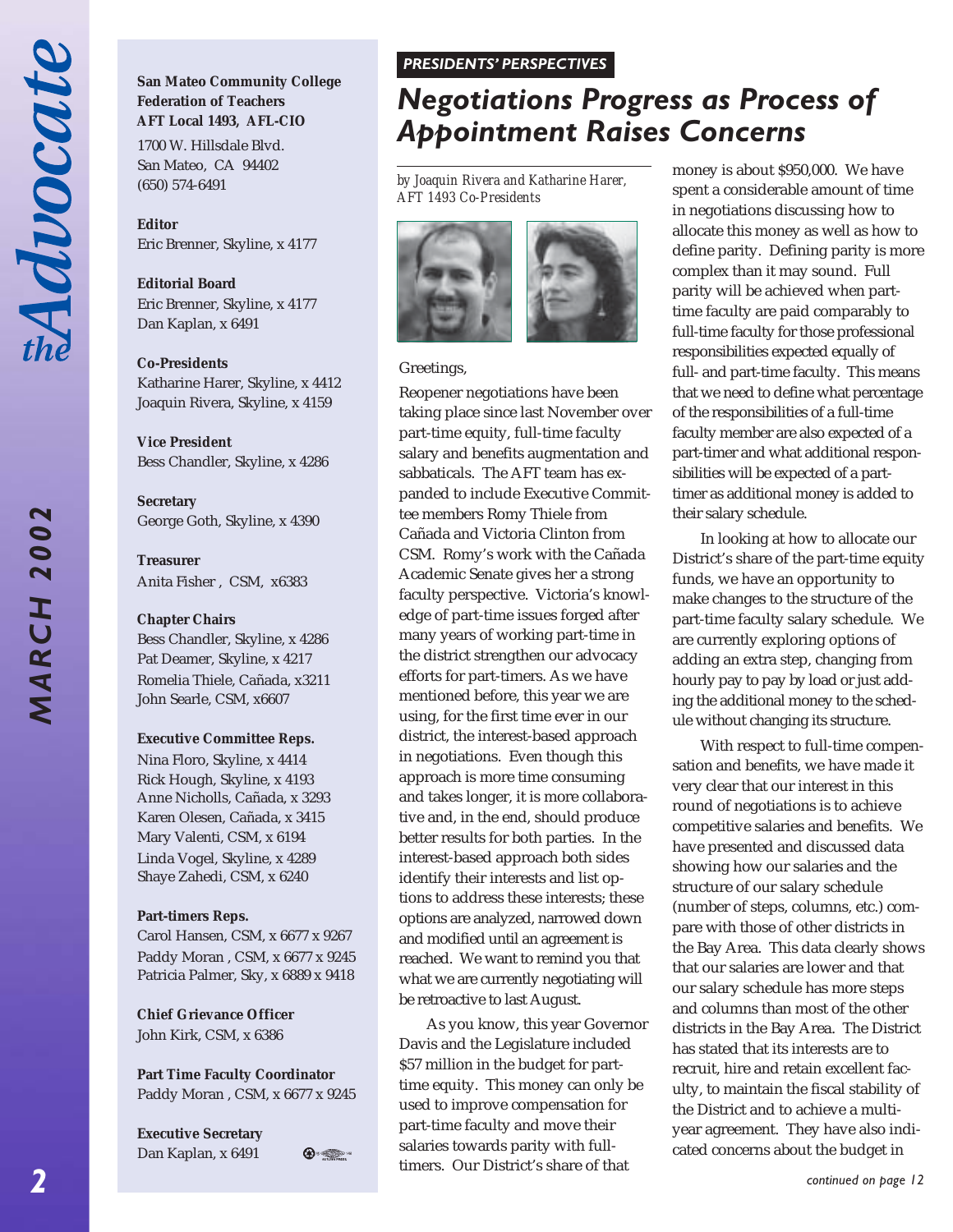Advocat

# *Clarifying Confusion About Medical Reimbursement Program for Adjunct Faculty*

*by Victoria Clinton, CSM, AFT 1493 Negotiating Committee Member*

The renegotiated medical reimbursement program for adjunct faculty has resulted in confusion over how to submit reimbursement requests. Hopefully the following will clarify the submission process:

**1.** The medical expenses must be from enrollment in an approved plan, which is an HMO, PPO, or indemnity health plan licensed/ registered by the California Department of Insurance or California Department of Corporations. It cannot be for just any plan or medical expenses. If you are not sure your plan qualifies, check with the District or have your Division Dean inquire. You must also be at 40% or more of a full-time load.

**2.** By November 15<sup>th</sup> submit to your Division Dean photocopies of the bill/ statements and corresponding payment check for medical expenses for the period July 1<sup>st</sup> to December 31<sup>st</sup>. The District is fully aware of the fact you cannot have paid late November and December bills by November 15th. During the month of January submit photocopies of any bill/statements and corresponding payment occurring in November and December not submitted by November 15th.

**3.** By May 15<sup>th</sup> submit to your Division Dean the same verification for the period January 1<sup>st</sup> to June 30<sup>th</sup>. Again May and June expenses not submitted by May 15<sup>th</sup> can be submitted during the month of July.

**TIP:** You do not need to wait for your cancelled check. When you write your check, photocopy it with the corresponding bill/statements. The check must match the expenses.

**4.** The payments will come in two parts for each period. The first check will be for up to 25%, then 60 days after the District receives reimbursement from the State, another check for up to 25% will be issued for a total reimbursement of up to 50% (60% of full-time load would receive 50%. 40% to 60% would receive corresponding percentage up to 50%).

This is a vast improvement in reimbursement over the previous reimbursement plan. Lynn Pontacq and the District are working very hard to have the deadline dates to Division Deans changed so the delayed submissions will be eliminated. They were the first to recognize this problem and are working to find a solution that meets State submission requirements. Please have patience for those working on your behalf. If you have any questions you can call me (Victoria Clinton) at 574-6492.

# *AFT Wins Seniority Victory for Skyline Part Timer*

#### *by John Kirk, CSM, AFT 1493 Chief Negotiator*

A part-time, Skyline counselor, who had been assigned to 18 hours per week (60% of full-time) for a number of years, learned one week before the beginning of the Fall 2001 semester that her hours were being cut back by two-thirds to 6 hours per week. At the same time, the hours of less senior part-time counselors were not cut back. The union intervened and explained to the Dean that the contract requires that seniority be factored into retention and assignment decisions. The Dean responded that since she had made the decision right before the beginning of the semester, a senior part-time counselor couldn't bump a less senior part-time counselor. The Dean was relying on §19.6 of the contract, which states:

"A part-time teaching faculty member whose assignment is reduced within three weeks prior to the beginning of that assignment may not claim seniority as a reason to be reassigned in place of a less senior part-time faculty member provided that the less senior part-time faculty member had already been given an assignment prior to the three week period."

When the union pointed out that §19.6 was specifically written for teaching faculty and doesn't apply to counselors, Skyline assigned her to five additional hours. The union persisted and insisted that the counselor either be given an assignment of 18 hours per week or be paid for 18 hours per week for the Fall 2001 semester.

On January 22, 2002, the parties signed a formal agreement wherein the district agreed to pay the counselor for the entire fall semester for 18 hours per week.

# *Don't Forget to Vote March 5!*

Don't forget to vote in the California Primary election on March 5.

The CFT has made the following recommendations on the propositions that will be on the ballot:

**40**: Clean Water, Clean Air, Safe Neighborhood Parks, and Coastal Protection Act: **YES**

**41**: Voting Modernization Act: **YES**

**42**: Increases Transportation Funding at the Expense of Schools: **NO 43**: Right to Have Vote Counted:**YES**

**44**: Insurance Fraud Prevention: **YES**

**45**: Legislative Term Limits, Local Voter Petitions: **YES**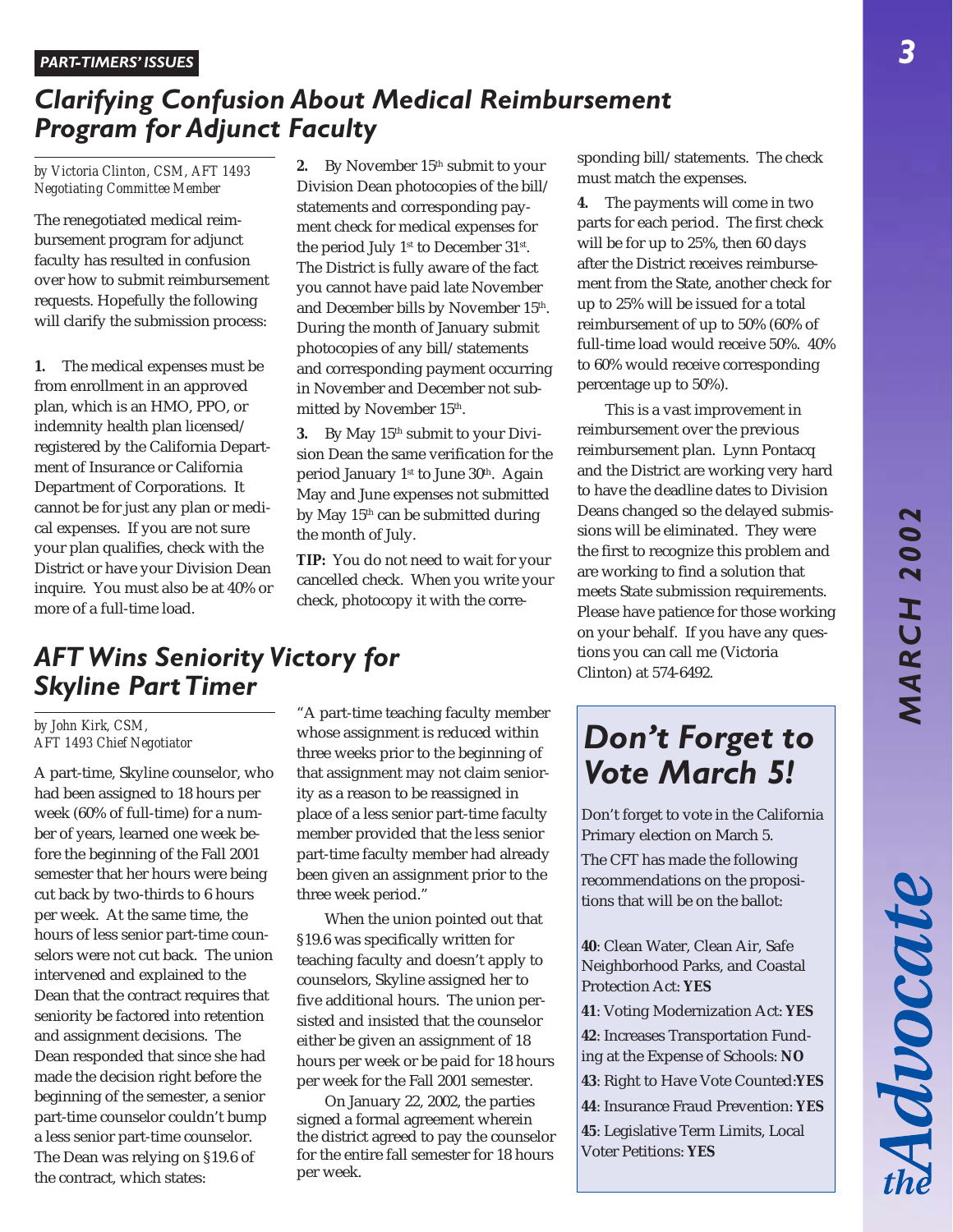**MARCH 2002** 

# *WAY OVER THE LINE*

*by John Kirk, AFT 1493 Chief Grievance Officer*

## **The Incident**

A classroom incident occurred at CSM on October 23, 2001. It is important for everyone in the district to know what happened. It could happen to you.

An English teacher was most of the way through her class, when a student in the back of the room closed his books, took out his CD player, put on his headset, and began to play music loud enough for the other students in the class to hear. When the teacher figured out where the sound was coming from, she approached the student. Before she could say anything, the student opened his eyes and yelled, "Get

out of my face, bitch!" He yelled the same thing twice more. When the teacher pointed to the CD player, he yelled "Get out of my face, you stupid bitch!" The teacher returned to the front of the class and sat down, wanting to keep things as calm as possible so she could check on the rest of the students.

A student sitting in the front of the class quietly told the teacher that no one should have to listen to that kind of language. The

teacher said she would do something about it, and left the room to call security. Although there is supposed to be a security phone in each hall for emergencies, there was no phone (3rd floor, bldg. 18). The phone on the first floor did not have security's number, only 9-911. She didn't want to call 911 because it would take too long for the San Mateo police department to respond. The instructor went to the division office in the next building, but the office was closed and no one was inside (it was about 10:50 a.m.).

The teacher returned to her classroom. Some students were discussing the lesson and the disruptive student was still listening to his headset with his eyes closed. The instructor summed up the lesson and dismissed the class a few minutes early.

As the students were leaving the class the disruptive student approached the teacher and began yelling, "You stupid, fucking bitch." When a female student told him to calm down, he raised his hand in a threatening manner and told her "get out of my face, you stupid bitch or I'll whoop your ass." The female student said she was going to call security. He replied, "I don't fucking care!" He continued yelling and approached the teacher in the front of the class. When he reached the front table, he put his hands on it and yelled into the face of the teacher, "You better watch your face, bitch, because I'm going to be following you!" He then yelled again, "you stupid bitch," and violently swept her purse off the table and across the room.

Another teacher came into the room, told the teacher to leave the room and call security, and he would try to keep the student in the room. A student who had been in the hall came in and tried to calm the agitated student down. As the teacher was leaving the room, the student continued to yell profanities at her.

## **Security and the Police**

The teacher went to the writing center and with help from the staff assistant, campus security was called. It turns out that a student had left the class and had called the San Mateo police department. By the time the police and campus security arrived, the disruptive student had left for his next class.



The instructor gave the police the student's name and a complete report of the incident. The instructor said she didn't want the student back in her class, that she was threatened and a student was threatened. One of the officers walked her to the Dean's office and when the Dean arrived, the teacher repeated everything that had happened. While in the Dean's office the CSM se-

curity officer arrived and said they had found and talked with the disruptive student. The officer said that the student had "pretty much admitted to everything she had reported." The student told the officers that he had handled the situation badly and that he wasn't going to stalk the teacher. The student was not detained in any way by the police. The student was on campus the next day. When the student who had been threatened learned that he was still on campus, she dropped out of school.

## **Administration's Response**

The response of the administration to this incident was to ask the instructor to write a report of the incident, to interview the student (by the Vice President for Student Services), and to inform the instructor that the administration had taken "appropriate disciplinary action."

Upon learning of the incident, the union sent a memo to the college administration pointing out Appendix N of the Faculty Handbook entitled, Addressing Disruptive Behavior on Campus. That policy specifically identifies "Imminent threats of physical violence" as a class of disruptive behaviors, which requires "immediate police action." The union demanded that: "To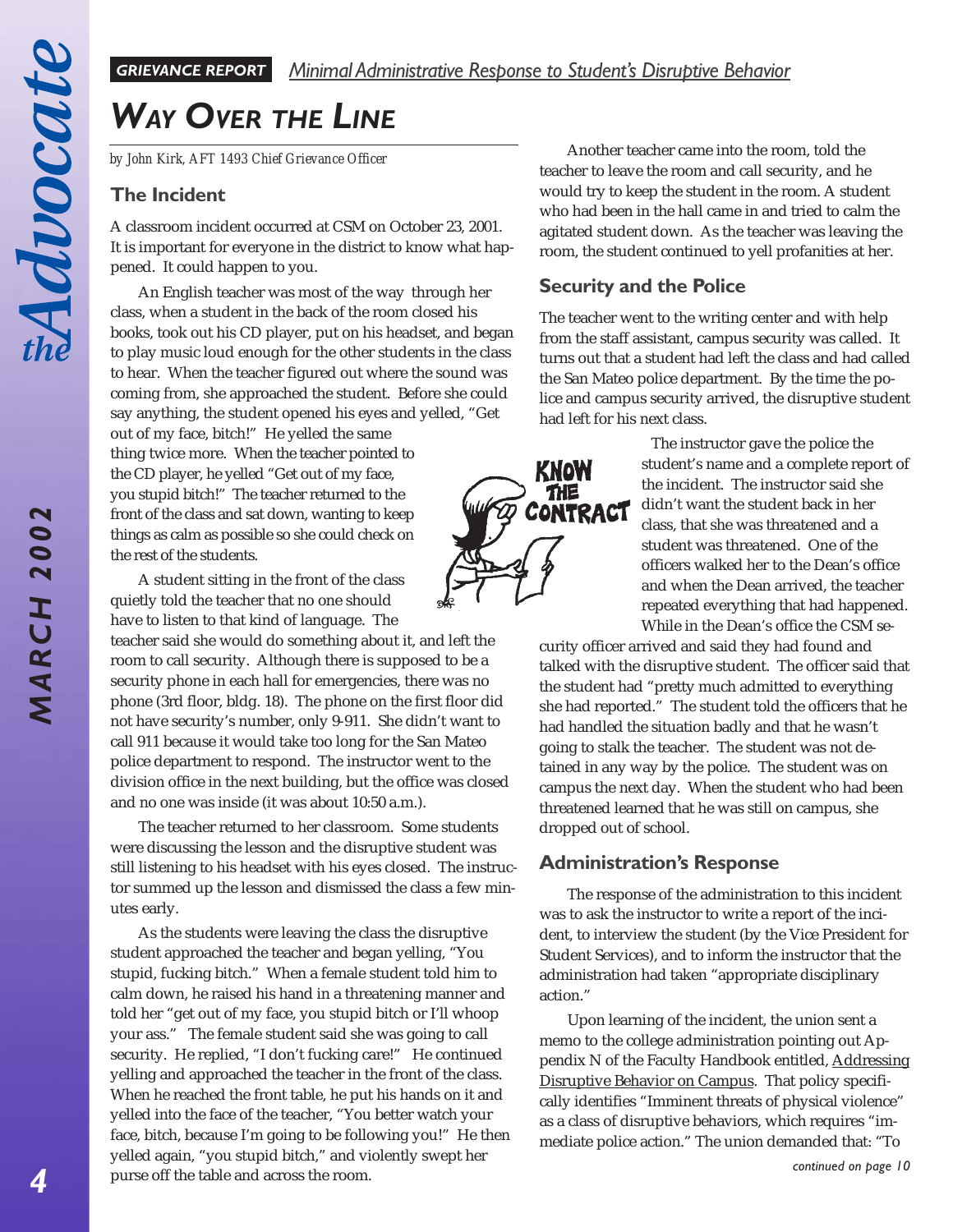*5*

# *FACULTY PROFILES*

# *George Goth: Skyline's Renaissance Man*

## *by Linda Vogel, Skyline*

Each year George Goth, Skyline physics and chemistry professor, sends Christmas cards quoting Dylan Thomas' "A Child's Christmas in Wales." Reading is but one of his many interests…

Here I sit in Skyline's brand spanking new physics lab with George Goth. Room 7321 is now the proverbial

state-of-the-art classroom complete with high tech equipment, spacious student stations and handsomely crafted cabinetry. Having first taught in this same classroom some 20 years ago, I marvel at the transformation made possible through a grant written by George and Paul Goodman.

George and I had agreed at the onset to a one-hour interview, so I was eager to get on with it, when there was knock at the door by a student who needed to talk to George right then. No matter. I saw him in action, patiently working through the problem solving pro- *George Goth*

cess with the confused student, all the while assuaging fears, and bolstering confidence before sending her on to complete the assignment. Back to the interview.

After graduating from Columbia University, George attended graduate school at UC Berkeley where he earned a Ph.D. in nuclear chemistry. Living at the center of vintage Berkeley in 1965 on Telegraph Ave. near the Globe and Studio Theatres, Cody's Bookstore, and numerous coffeehouses, he decided California was where he wanted to be. And after several years of research, he found that teaching was what he wanted to do.

"When I first started teaching, I realized it was im-

# *9.11 Community Dialogue*

**Come together to discuss, listen and learn from one another about the implications of the September 11th events.**

- **The need to remember and learn from history**
- **The importance of protecting civil rights for all**

portant to be involved in the Union. For one thing, I come from a working class background. My mother and father, aunts and uncles, everyone in my family, belonged to the union back in New York where I grew up. For a brief period, I was a part-time chemistry instructor at CSM and remember thinking, 'Please don't let me get sick. I don't have any savings and my car's 15



Fortunately for all of us, he was hired to teach chemistry and physics full time at Skyline after a few months, but he remains sympathetic to the part-timers' need for better benefits and pay. Back then, George was a strong Union supporter when the organization had only 30 members. His commitment to the Union and desire to communicate ultimately led him to become editor of the *Advocate*, a position he held for 11 years. He continues to be a strong supporter and presently serves as secretary of AFT's Executive Committee. George expressed continuing admira-

tion for John Kirk who has "expertly handled faculty grievances for 30 years and never asks for anything in return."

When he retires, he plans to read all his old New Yorkers and looks forward to all the unplanned stuff. He looks forward to travel, plays, and movies.

 But his love of teaching comes through again when he says he thinks he'll miss "starting over"—the time when he begins the journey all over again with his students.

And I know I'll miss my Dylan Thomas Christmas card.

- **The influence of the media on public perception**
- **The prevention of hate crimes**

# **Saturday, March 16, 2002 6 – 9:30 pm College of San Mateo Little Theater**

**presented by the College of San Mateo, San Mateo Japanese American Citizens League and the American Association of University Women, San Mateo Chapter**

Advocate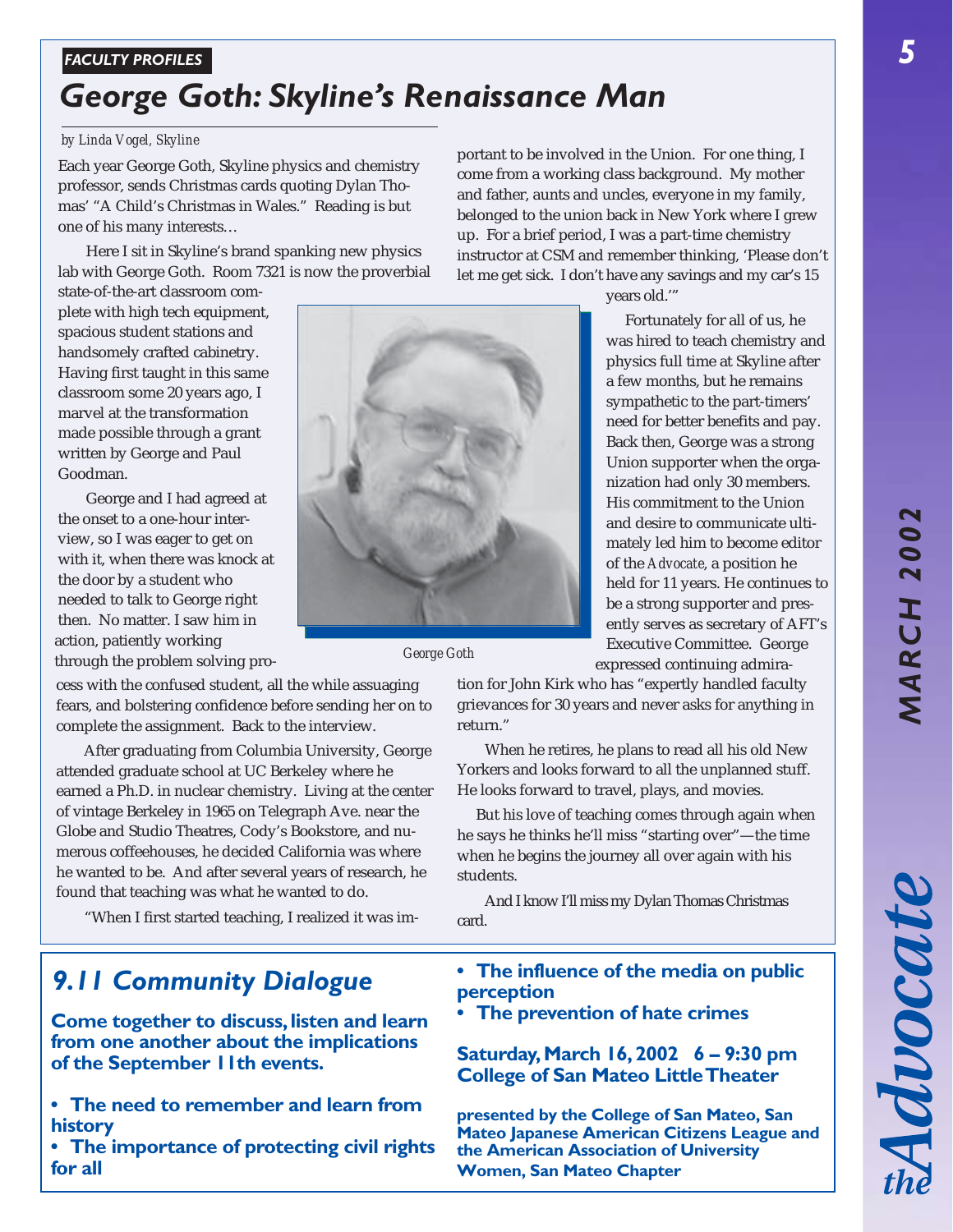# *Creating a Climate of Non-Discrimination in a Post-Affirmative Action Era*

On September 4, 2001, the California Third District Court of Appeals struck down the California Community College's affirmative action hiring policies. The court ruled that these policies violated Proposition 209 and the Equal Protection Clause of the Fourteenth Amendment.

As a result, the California Community College Chancellor's Office is currently in the process of revising State Constitution, only 1,342 blacks were still registered. As one white Democrat bluntly stated, "The plan is to invest permanently the powers of government in the hands of the people who ought to have them - the white people" (Litwack, 1998, pp. 224 - 225). Nor was Jim Crow an exclusively Southern phenomenon that only oppressed African Americans; California had school segregation

hiring practices. Though new guidelines have yet to be established, it is clear that affirmative action will no longer be a part of the hiring practices in this or any other California community college district. However, we believe that though affirmative action may be gone, explicit policies to combat racial and gender discrimination are still necessary. We do not suggest that all affirmative action programs have been fairly implemented, nor that our District's was perfect. We do believe, however, that the societal factors that led to the need for affir-

mative action to be created in the first place – namely racism and sexism – continue to exist, and need to be addressed in hiring practices. As we move forward into an era when we cannot rely on affirmative action to ensure fair process for women and minorities in hiring, it is critical that we create other ways to ensure a level playing field. Like us, opponents of affirmative action claim to be concerned with fairness and social justice. This may in fact be true in many cases; however, some of the arguments commonly used against affirmative action seem to work against the goal of creating a climate of non-discrimination. Our article will address these arguments.

First, some may argue that affirmative action is equivalent to Jim Crow and segregation. In his article appearing in the November 2001 issue of *The Advocate*, Paul Roscelli (2001), Economics Professor and Vice President of the Cañada College Academic Senate, espouses this point of view:". . . the current use of race and gender preferences in hiring differs little from the past use of 'preferences' by whites during the Jim Crow South" (p.6). This analogy is both false and irresponsible. Jim Crow was a pervasive system of white supremacy that intruded deeply into the lives of all who encountered it. Jim Crow determined who could vote, who could own land and whom one could marry. Its purpose was the total political and economic disenfranchisement of people of color. For example, in Louisiana in 1896, 130,000 black men were registered to vote. Eight years later, after the enactment of a Jim Crow



laws, miscegenation laws, and laws restricting land ownership. These laws applied to Latinos, Asians, and American Indians as well as to African Americans. Affirmative action, by contrast, was simply intended to "level the playing field" – to ensure that discrimination on the basis of race and gender would not take place in hiring. It in no way was intended to oppress or disempower white Americans.

Moreover, though Jim Crow was institutionalized into law, its implementation was accomplished

through terror. Thousands of people were lynched and murdered because they transgressed written and unwritten segregation laws. Though Roscelli may not like affirmative action, we hope that he would agree that it has not led to the murder of thousands of innocent people. To suggest that affirmative action is similar to Jim Crow trivializes the severity and power of the racism which led to that violence.

Many detractors of affirmative action argue that since these discriminatory laws and practices were dismantled in the 1960s, they need no longer concern us – and therefore affirmative action is now unnecessary. For example, in said article, Roscelli (2001) argues that ". . . the burden of these hiring preferences [affirmative action] typically falls on individuals who did not commit the harm, while the benefit is conferred to individuals who were not actually injured" (p.6). Roscelli is correct in that the original harm was not engendered by people living today. Certainly most white people in the US today are not slaveowners or the descendants of them; indeed, many of them are the descendants of hardworking immigrants who themselves may have been the victims of discrimination. This fact does not mean, however, that the descendents of these groups do not benefit from America's racialized past. For example, while there was resentment and animosity towards Irish immigrants in the 1800s, there was never the systematic legal structure of laws that prohibited blacks, Latinos, Asians and American Indians from exer-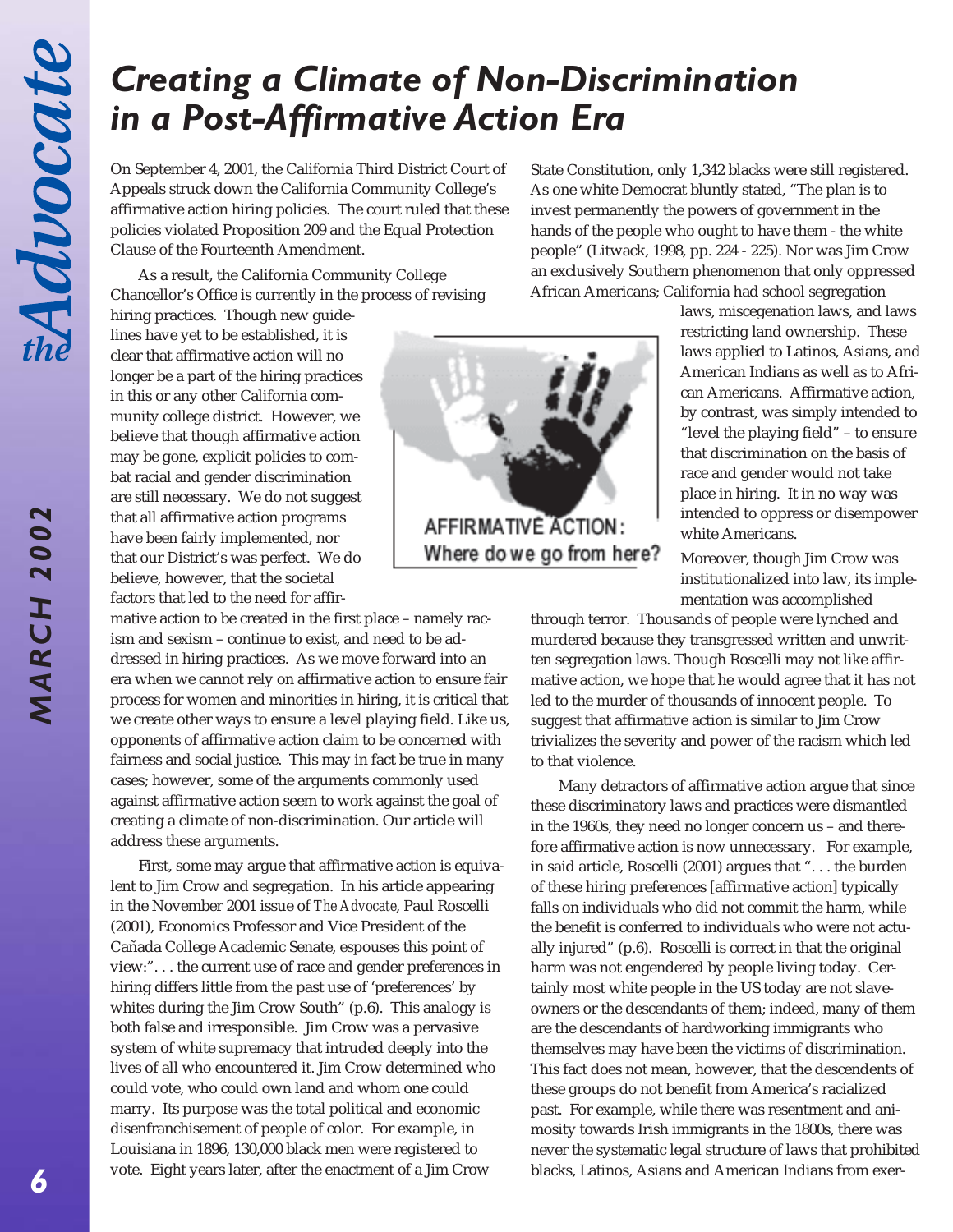Advocate

cising their civil and human rights. Thus, while people of color labored under the burden of Jim Crow, the Irish – against great odds - were able to build a political network that virtually controlled several northern cities.

Today, people of color are still very much living with the legacy of racism. The belief that affirmative action helps those "not actually injured" by racial injustice is astonishingly naïve, for it essentially turns a blind eye to the continual and often subtle exclusion that people of color still face today – an exclusion well documented in statistics on college graduation rates, home ownership rates, and crime rates. While undoubtedly no one who was born into slavery works in our District, we suspect that most people of color in our District could give concrete examples of having to deal with racism. The days of being refused service in a restaurant or harassed by the police because of the color of one's skin have not ended yet – even in the Bay Area.

Conversely, while perhaps most white individuals do not consciously craft prejudiced policies, they nevertheless benefit from white privilege. Affirmative action was designed to counter the systematically conferred advantages white people receive simply because they are white; it is not about granting "preferences" to people of color. In her seminal book about race relations, *"Why Are All the Black Kids Sitting Together in the Cafeteria?" And Other Conversations about Race*, Beverly Daniel Tatum (1997) explains, "When the dominant identity of Whiteness goes unexamined, racial privilege also goes unacknowledged. Instead, the achievements that unearned privilege make more attainable are seen as just reward for one's own efforts. The sense of entitlement that comes as the result of privileges given and received without notice goes unchallenged. When that sense of entitlement is threatened, it is most often experienced as an unfair personal penalty rather than as a necessary and impersonal leveling of an uneven field" (p. 126). In other words, white people may stand to benefit from special privileges and opportunities not based on their achievements but by virtue of their skin color. Case in point is a study conducted by John Dovidio, Jeffrey Mann, and Samuel Gaertner (1989) in which college students were asked to rank white and black candidates for jobs. Ultimately they were more likely to rank white candidates higher than black candidates despite both candidates having the same credentials. Even more disturbing, the more competent the Black person, the more likely this bias was to occur. To sum up, though the candidates were equal in all respects, they often were not perceived as equal. Residual racism will continue to put people of color at a disadvantage to white people without some system in place to guarantee that the most qualified person does indeed get hired.

Research such as the aforementioned leads us to conclude that we can not simply trust to good intentions

to ensure that racism and sexism do not affect our hiring practices. Since racism is an institutional phenomenon, we believe that its elimination requires an institutional solution. Even the court which invalidated affirmative action policies agrees, pointing out that "Throughout the various opinions filed in the United States Supreme Court's affirmative action cases, no justice has suggested that discrimination is a thing of the past which need not concern governmental entities. Governmental entities remain under a duty to eliminate the vestiges of segregation and discrimination" (Connerly vs. SPB, 2001).

Ultimately, then, we are still left with the question of how to rectify the historical legacy of sexism and racism in our society. There is no question that the U.S. has changed a great deal since affirmative action was created. However, to believe that a nearly 400 year legacy of American racism (and thousands of years of sexism) has been disposed of by the passage of the Civil Rights Act and thirty odd years would be either naïve or disingenuous. In the near future, the district's Trust Committee, which consists of representatives from AFT 1493, the District Office, and the Academic Senates, will meet to revise District hiring procedures. We hope that all members of the SMCCCD community will play an active role in ensuring that the Trust Committee creates policies which ensure a level playing field for all candidates. Assuming that such hiring practices will happen of their own accord in a sexist and racist society is delusional at best.

We stand united,

Karen Wong (Skyline English), Jennifer Helton (Cañada History), Rachel Bell (Skyline English), Derrick Williams (Cañada English), Juanita Alunan (CSM English), Sandra Nieto (Skyline Math), Jennifer Castello (Cañada ESL), James Carranza (CSM English), Jane McKenna (Cañada Librarian), Katherine Schertle (Cañada ESL)

\*\*\*\*\*\*\*\*\*\*\*\*\*\*\*\*\*\*\*\*\*\*\*\*\*\*\*\*\*\*\*\*\*\*\*\*\*\*\*\*\*\*\*\*\*\*\*\*\*\*\*\*\*\*\*\*\*\*\*\*\*\*\*\*\*\*\*\*\*\*\*\*\*\*\*\*\*\*\*\*\*\*\*\*\*\*\*\*\*\*\*\*

#### REFERENCES

Connerly vs. SPB, supra, 92 Cal. App. 4th 15, (3rd App, 2001)

Dovidio, J., Mann, J., & Gaertner, S. (1989), Resistance to affirmative action: The implications of aversive racism. In F.A. Blanchard & F.J. Crosby (Eds.),

*Affirmative Action in Perspective* (pp. 83-102). NY: Springer-Verlag.

Litwack, Leon. (1998). *Been in the Storm So Long*. New York: Alfred A. Knopf.

Roscelli, P. (2001). Court rules against affirmative action in community college hiring: Where do we go from here? *The Advocate, 25* (2). 6, 12.

Tatum, B.D. (1997). *"Why Are All The Black Kids Sitting Together In The Cafeteria?" And Other Conversations About Race*. New York: Perseus Books.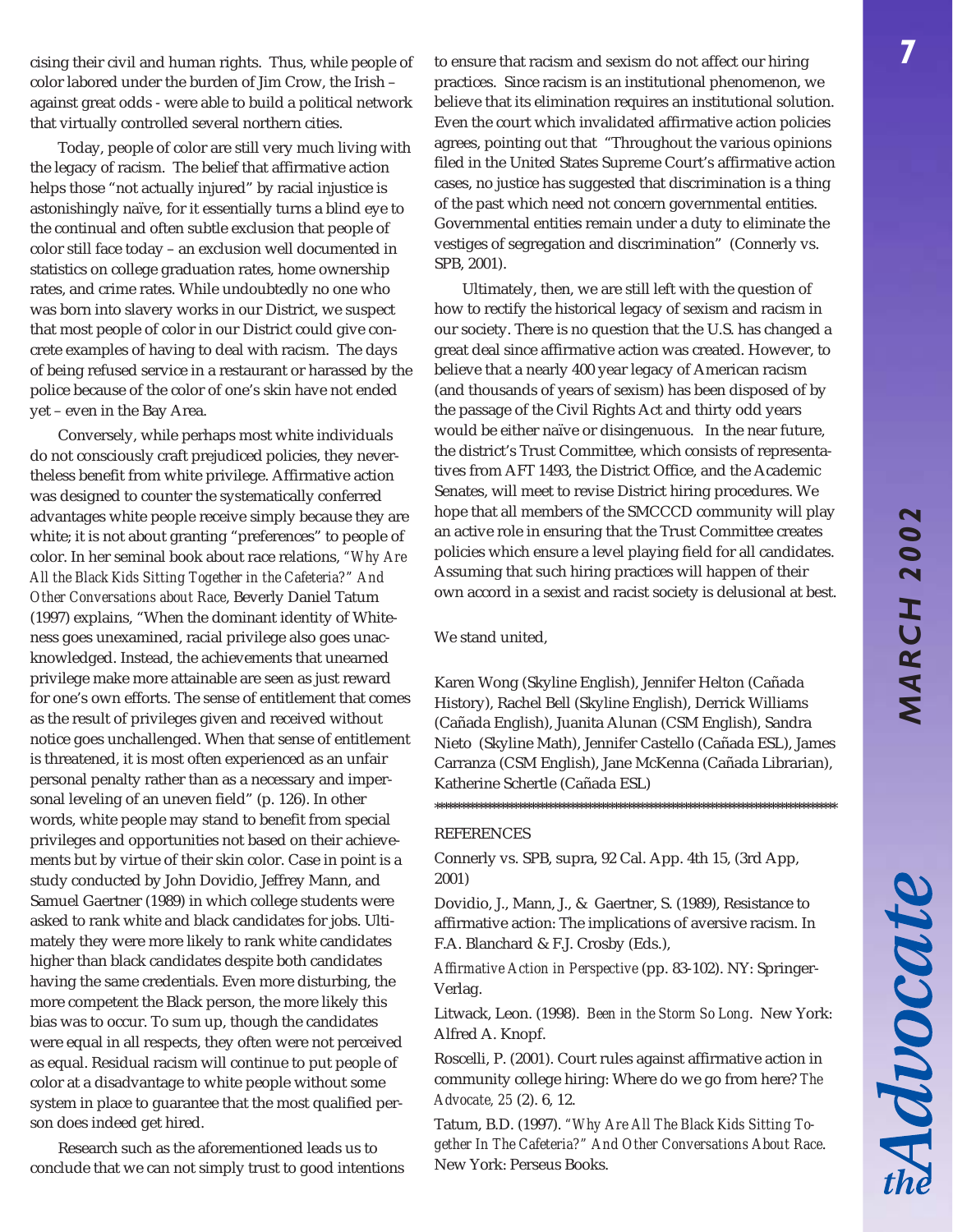**MARCH 2002** 

#### *COMPRESSING THE CALENDAR?*

# *Some Relevant Questions on the 15-week Calendar*

*By Kate Deline, Kathy Diamond, Bob Hasson, John Searle, and Barbara Uchida*

*The following article is a response to the December 2001* Advocate *article by Mike Burke and Anne Stafford on Pierce College's experience with a compressed calendar. References to "B. and S." refer to that article.* –ed.

Here are some questions and concerns to consider about the proposed 15-week calendar. The authors are the AFT Chapter Chair at CSM (John) and 4 members of the CSM calendar committee. Barbara was a member of the CSM delegation that visited Pierce College last October.

#### **1. What will your workweek look like under the 15-week calendar?**

What we know: At Pierce College the Math faculty say, "their teaching days are more stressful..." The English faculty say, "The work week is slightly more intense. [B. and S.]

#### Discussion:

**Bob**: While the semester

is shorter, the amount of time in class for the semester is the same. This means more time in class each week. Also, the 15-week calendar forces most courses into a 4 day class week because of the strange way the state computes class hours. This means even more time in class each day.

**Kathy:** Faculty are exhausted in the 15-week calendar because each teaching day is grueling. What will that do to the quality of our teaching, grading, and our attitudes toward students?

**Kate:** I am very concerned about longer workdays. If classes will be longer, then when will I have office hours? Will I not be able to see my children as much?

I may still need to teach Friday labs. But people without labs will be on campus on Fridays only for meetings, assuming they come for meetings.

#### **2. Will the 15-week semester affect the way you teach and how much you teach?**

What we know: "President Young [of Pierce College] stressed that, in order for the 15-week calendar to be successful, faculty must carefully reevaluate both curriculum and teaching methods. Simply shoehorning our current courses into a new configuration is not likely to be particularly successful." [B. and S.]

#### Discussion:

**Bob:** Do you want a change in the calendar to force you into changes to both your teaching and your curricula?

**Kathy:** At Pierce College, science courses that must cover a set of topics for transfer appear to be cutting down laboratory time and increasing lecture. It would be a loss to be forced to sacrifice lab time.

**Barbara:** At Pierce teachers said that they have cut "non-crucial" content out of their classes because of their calendar. What content do we consider to be non-crucial? How will this affect transferability of courses?

**Kate:** I will not have as much time to grade, so I will have to cut down on the number of quizzes I give. I may

> have to reduce the number of inclass exams, which will mean more material on each exam. Because there are fewer class meetings each assignment will be longer.

> I will not be able to cover all of the material presently in the course. Making each class longer will not help because my students reach a saturation point.

**John:** I am inclined to believe that

the 15-week semester will in effect force us to abandon two weeks worth of course content.

#### **3. Will your students learn more in a 15-week compressed calendar?**

What we know: "[Math faculty at Pierce said] the compressed calendar has had no dramatic effect on...student success. English faculty…believe that students are doing better." [B. and S.]

#### Discussion:

**Bob:** The 15-week calendar will very probably make every weekend a 3-day weekend for students. How sharp are your students after a 3-day weekend?

Also, in the 15-week calendar, students will have less time to study while their class work will demand that they study more. Will your students study more if the calendar changes? If not, then students will probably learn less.

**Kathy:** There will be less free time for students between classes for office hour visits, for time in the integrated science center to study, to work with faculty, to join a study group, to feel part of the campus community, to get to know other students, or to see faculty interacting with each other and students.

#### **4. Is the 15-week calendar likely to increase enrollment?**

What we know: A major lure of the 15-week calendar is

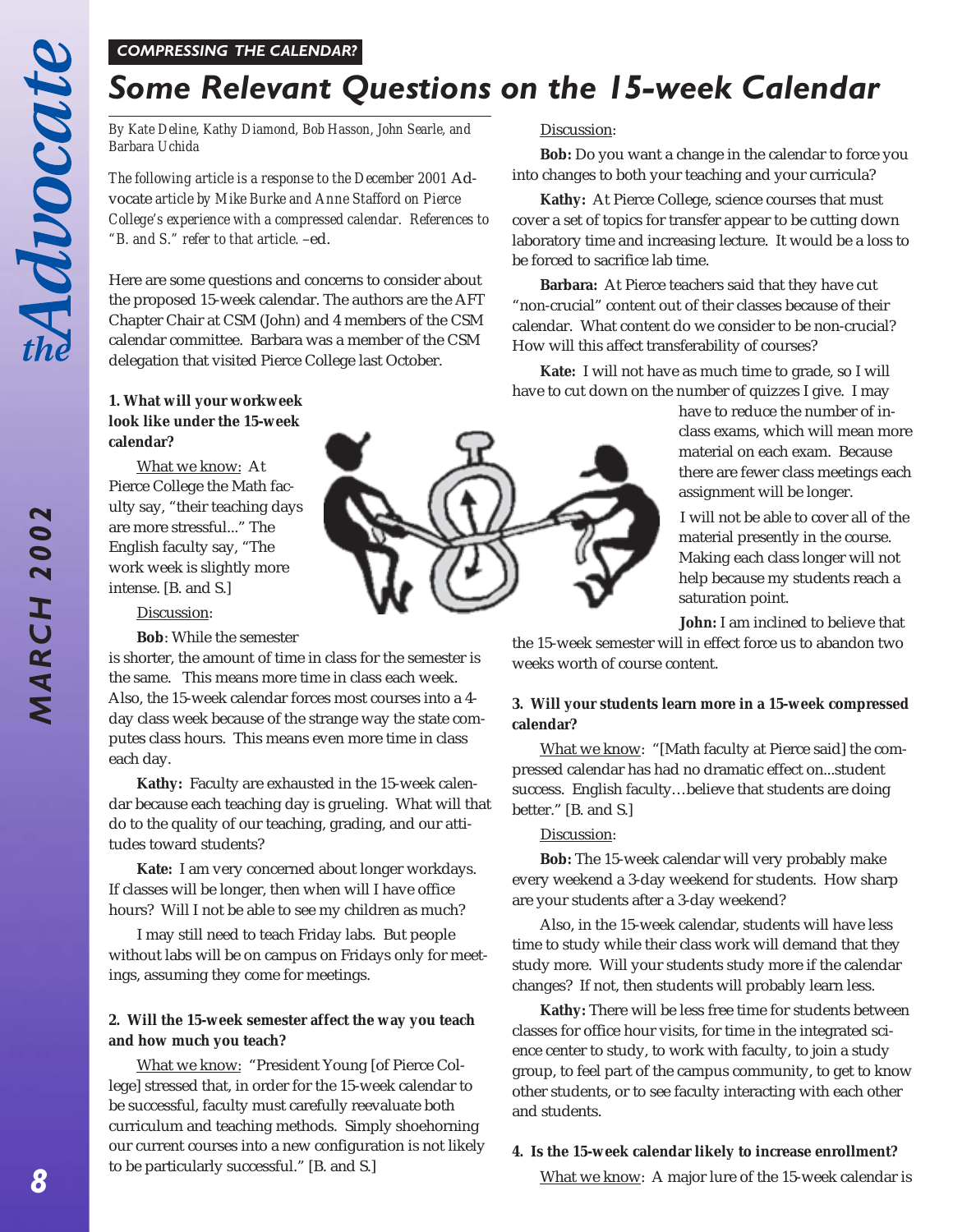Advocate

surely the hope that it will increase enrollment, which will mean increased funding.

#### Discussion:

**Bob:** The only college on the 15-week calendar that is claiming large increases in enrollment is Pierce College. None of the 4 Bay Area colleges that have been or are on shorter semesters have so far experienced large enrollment increases.

Local factors may prevent enrollment increases from happening here. We have the highest housing prices in the country. This tends to drive prospective students out of the area. In non-recession times, we have one of the best job markets in the country. This tends to pull prospective students out of the classroom.

**Barbara:** At Pierce, the change to a 15-week calendar coincided with the installation of air conditioning in classrooms, refurbishing of most of its buildings, and a partnership with UCLA, UC Davis, and Cal State Northridge. (Source: the Pierce College catalog.) So it is hard to tell how the 15-week calendar really effected enrollment at Pierce

Because the 4-day class week will increase competition for class space, it will be hard to schedule classes in such a way that students can take them all in two or three years

**Kate:** Students may then decide to go elsewhere.

#### **5. What will the workweek of classified staff look like?**

What we know: "...There are more registration periods, more grading periods, and more schedules to construct. ...There is less down time for maintenance, computer upgrades and the like. It seems clear that the 15-week calendar does place more demands on classified staff." [B. and S.]

#### Discussion:

**Barbara:** At Pierce classified staff said they were getting burned out for lack of set up and down time.

**Kate:** Classified staff will have more things to do without more pay.

#### **6. Are our students handicapped because of the length of our semester?**

What we know: According to the people at Pierce, "The faster pacing at Pierce better prepares them for the rigors of their transfer institution [because of the shorter semesters/ quarters at universities]." [B. and S.]

#### Discussion:

**Bob:** How many of your former students have told you that the length of our semester hurt them at the university?

**Kathy:** We prepare students to do well at the university by the extra time we spend teaching them good study and learning techniques. Many of our students begin unable to succeed at the university but finish CSM able to be stars at transfer.

#### **7. In the 15-week calendar, will part-timers be able to**

#### **teach in the winter intersession?**

What we know: "The LA District has made the interpretation that teaching in the winter intersession will not count towards the 60% yearly limit for part-time faculty." [B. and S.] [If a part-timer works at more than 60% of a full load for more than two years, then that part-timer can sue for a tenure-track position.]

#### Discussion:

**Bob:** A recent court case in Marin County ruled that pretty much any work a part-timer does outside of summer counts towards the 60% limit. If part-timers can't work in the intersession, then it will be very hard to staff the intersession. Does it make sense to adopt the 15-week calendar while this issue is unresolved?

**Kate:** First, intensive intersession courses will conflict with courses at neighboring colleges, which will make things hard for freeway fliers. Second, part-timers need time off just like full-timers do.

#### **8. But community colleges in other states and universities have 15-week semesters.**

#### Discussion:

**Bob:** There are real problems in comparing California community colleges with colleges in other states due to large differences in tuition and K-12 systems.

**Kathy:** Unlike the university, we don't just let students fend for themselves, weeding out weak or unprepared students in the first week or two. We prepare them by the extra time we spend teaching them good study and learning techniques.

**John:** We offer quality education to students with markedly different backgrounds, some of whom would have difficulty in the ruthless environment of the 4-year school. According to our Office of Research, 75% of CSM students place into remedial classes!

#### **9. How good is the information in support of the 15 week calendar?**

#### Discussion:

**Bob:** Virtually all of the positive information is coming from Pierce College: a sample size of one. Also, the information from Pierce covers only their first two semesters on the 15-week calendar. Do we want to make a significant change in our calendar on such limited information?

**Kathy:** No one has given me solid data for academic quality by switching to a 15-week calendar. Instead I have the impression that we will lose much of our special community college values by changing.

#### **10. So is there really a reason to switch to the 15-week calendar?**

Based on the information you are getting so far, what do you think?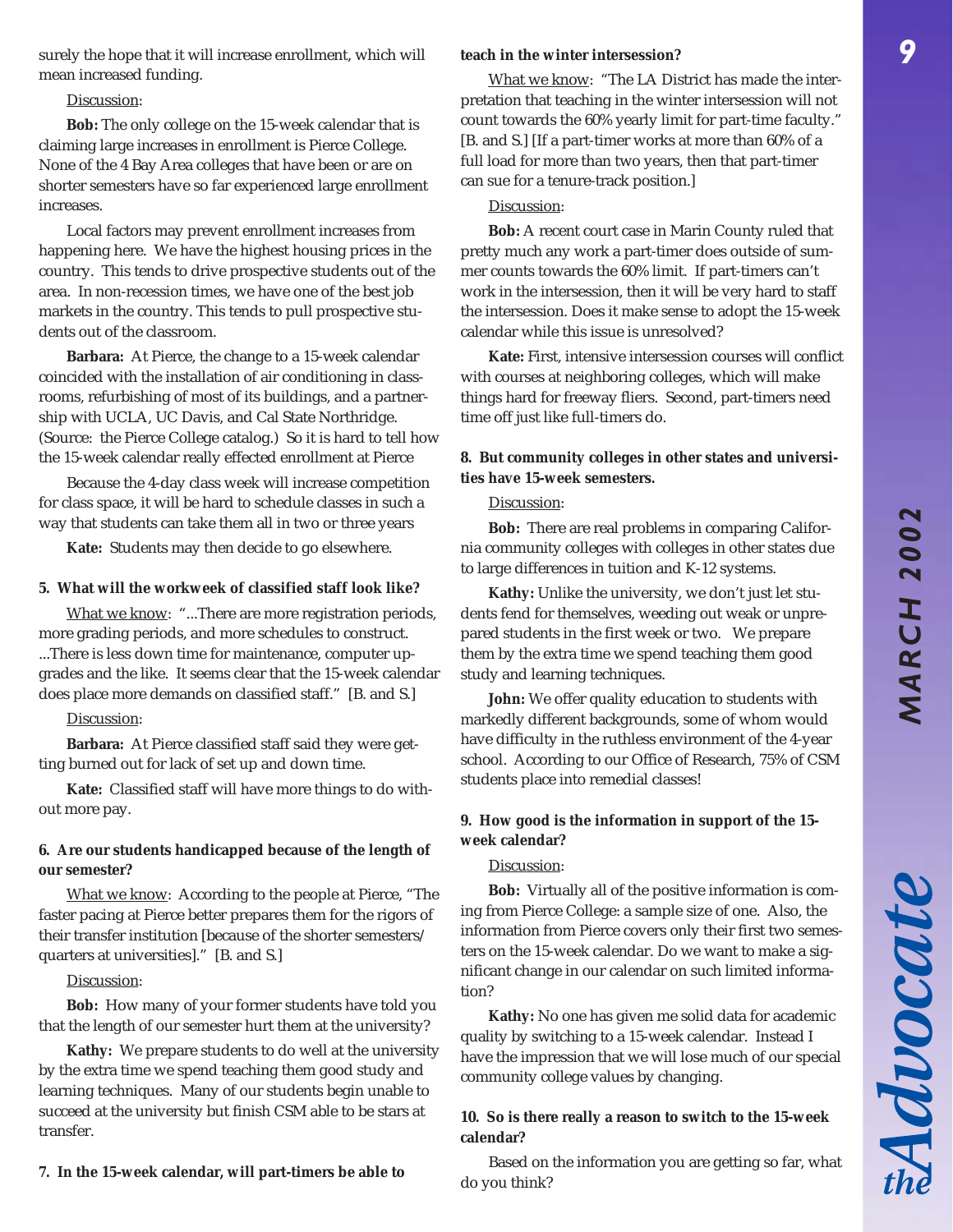**MARCH 2002** 

#### *continued from page 4*

protect the instructor, the administration should have the student removed from the campus, and the administration should seek a court order restraining the student from coming into contact with the instructor." The response of the administration was that the VP had taken "appropriate disciplinary action." Since the student was still on campus and enrolled in his other classes, the union requested to know precisely what disciplinary action had been taken. The administration responded that "disciplinary action is confidential." The union disagreed that the information was confidential and asked the administration for the legal basis for their claim of confidentiality.

## **The Grievance**

When the administration refused to answer, the union filed a grievance claiming that by not removing the student from the campus, the administration was endangering the safety of its employees and students in violation of the contract (Article 16: Safety Condition of Employment), Board Rules and Regulations (§7.69 -Student Conduct, §7.72-Suspension and Expulsion of Students), and the Education Code (§87708 Assault or Abuse of Instructor). Board Rules and Regulations state:

*§7.69 (1) "…Violators shall be subject to disciplinary action, including possible cancellation of registration, and may be denied future admission to the colleges*…"

Section 2 states that the "*following actions are prohibited and may lead to appropriate disciplinary action*":

§*7.69 b. "Assault, battery, or any threat of force or violence upon a student or college personnel*

*c. Physical abuse or verbal abuse or any conduct which threatens the health or safety or any person.*

*e. Interference with the normal operations of the college (i.e. obstruction or disruption of teaching…*

*i. Disorderly conduct or lewd, indecent, or obscene conduct or expression on any college-owned or controlled property…"*

Clearly the student violated each and every one of these sections of Board policy on student conduct. Yet the student is still on the campus.

Furthermore, the California State Education Code §87708 states:

*§87708 "Assault or abuse of Instructor*

*(a) Every parent, guardian, or other person who assaults or abuses any instructor of community colleges in the presence or hearing of a community college student is guilty of a misdemeanor."*

The union grievance demanded that the administration disclose to the union and to the grievant the action taken against the student, that the administration suspend

*Way Over the Line* or expel the student, that the district arrange with county council to seek a restraining order against the student, that the administration install phones for emergencies on all floors of the buildings on campus, and that the administration investigate and disclose to the union and the grievant the reason for the delay by campus security in responding to the situation.

> The college president's formal response to the grievance was:

"The grievance cites alleged violations of Articles 16.1 and 16.4 of the SMCCCD-AFT contract. Articles 16.1 and 16.4 refer to safety of public facilities and the physical work environment. These sections of the contract do not cover interactions between faculty and students. Therefore, I deny this grievance on the grounds of no contract violation."

The grievance also cites alleged violations of the Faculty Handbook (Appendix N), Board Rules and Regulations (Sections 7.69 and 7.72). Neither of these documents is grievable. (The grievant) may file a complaint using the appropriate procedures. "

The original grievance was filed as both a grievance and a complaint. The union filed an appeal and a hearing is scheduled before the Chancellor on February 12, 2002.

This issue was also brought before the CSM Governing Council which instructed the CSM Academic Senate president to write a letter to the college president expressing the group's collective agreement that the student should be removed from the campus, the administration should seek a restraining order and the response procedures for campus security personnel should be improved.

# **The Kicker**

It may or may not be relevant that the student involved in the incident was a member of the CSM football team, which was scheduled to play a bowl game.

# *Check out the redesigned AFT 1493 website: AFT1493.org*

*\* Compare our contract & salaries to others throughout the state \* Read all the data from the Quality of Life Survey \* much more*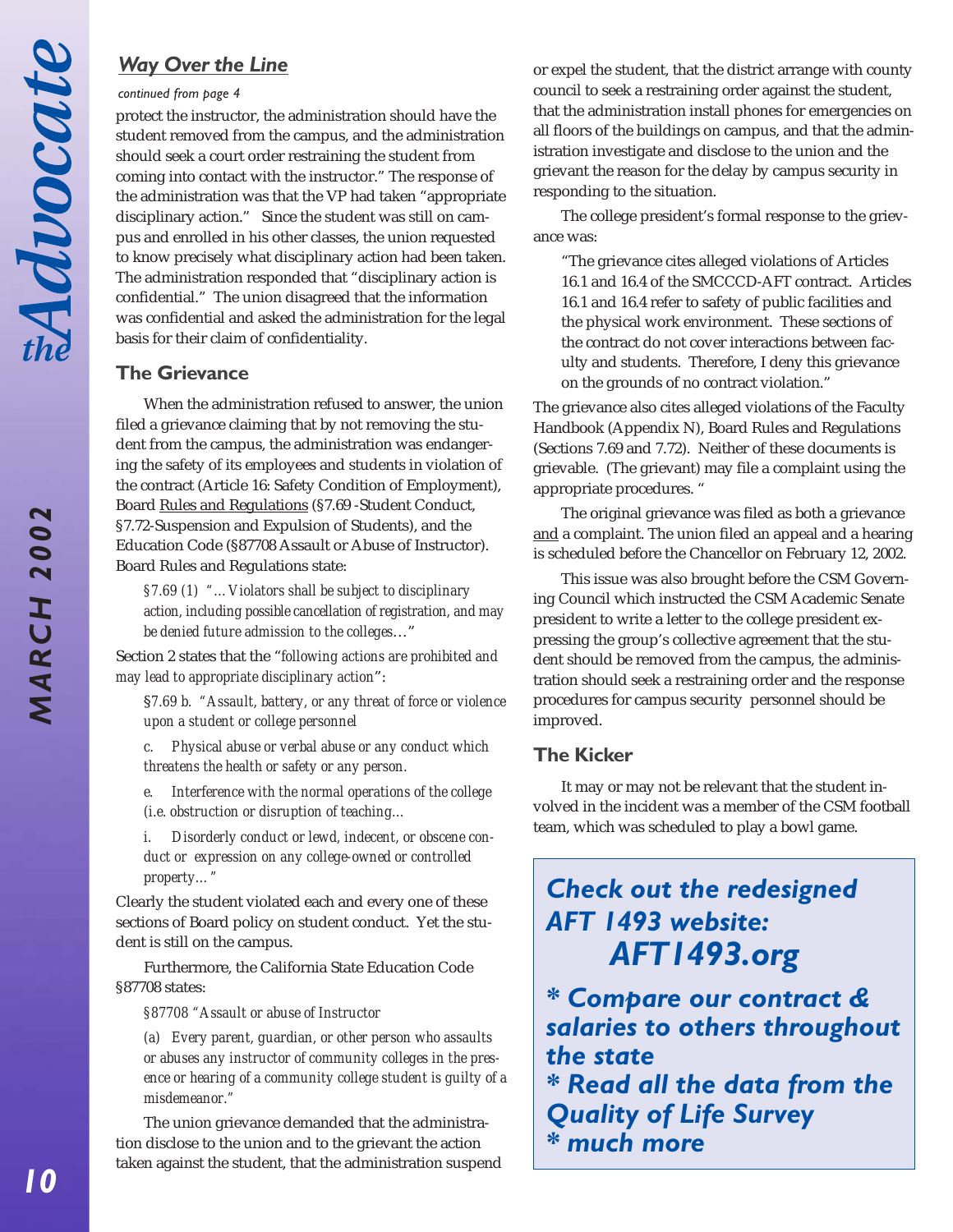Advocate

# *What a Shame!*

#### *continued from page 1*

sentiments — or made these statements ourselves? It should be no surprise to find that for those who responded to the survey, average round-trip commuting time to work in our district was **1 hour and 22 minutes.** Those of you who commute from the East Bay or Contra Costa or Sonoma County or Santa Cruz know that these numbers can be increased by traffic patterns, weather and other uncountable reasons.

## **Going to Higher-Paying Districts**

We've all seen colleagues leave to pursue jobs outside the district after being hired to tenure-track positions, and we've seen our hiring pools shrink over the last several years; we know we're losing qualified faculty to higher-paying jobs and to geographical locations that can offer improvements in quality of life and that we're not attracting as many candidates to our job openings as we have in the past, that we're losing strong candidates to higher-paying districts. The survey gave us some hard data to support these observations: **42%** of the full-timers who responded have "considered applying for a job outside the district"; **38%** of all respondents, full and part-timers, have "considered" it and of this 38%, **45%** have "applied for" teaching positions outside the SMCCD while working for the district. Those are pretty significant numbers no matter how you crunch them.

Here's a sampling of what folks had to say on this subject: "If the SMCCD does not improve the pay rate, I'll have to go to another district, e.g. San Francisco, due to the financial stress. My colleagues will take the same action." *And*: "It is impossible to maintain even a modest lifestyle in this area on my full-time salary alone. I must work a second job in order to make a decent living. The district must pay its employees a living wage or they will lose them to other employers or other geographical areas." *And*: "I need to go where there is full-time work that will pay me enough to live and raise a family. I have no children now, but we are planning." Finally, one last poignant comment: "It is extremely difficult to start a family within an hour's drive of this campus."

# **Money is Number 1**

Just about everything revolves around **money** which was ranked, not surprisingly, as the most important issue for faculty, with **retirement, benefits and sabbaticals,** in that order, accounting for the top four issues on faculty's minds. Here's what one faculty member had to say: "The SMCCD does not pay very well. I did not earn a Ph.D. to be ridiculed by my own paycheck or to be devalued by the institution for which I work." *And:* "Salaries are too low for the cost of living in this area and for the amount of

time I put into work related activities." To put it even more plainly: "I need to earn enough money to live." The AFT negotiating team has maintained competitive salaries and benefits as our number one priority and, to show how crystal clear the problem is, the district's negotiating team has stated that retaining and attracting quality faculty members is their primary interest during this round of negotiations.

Our part-time colleagues are even more heavily impacted than full-timers when it comes to quality of life issues. Just listen: "As a part-timer with no benefits, I sometimes wonder if doing a job I love, teaching, is not a selfish demand and a burden on my family. Trying to be the sole provider for my family on a part-timer's salary is a task rendered all the harder by the cost of living in the Bay Area."

# **We Love Our Work**

That phrase, "a job I love, teaching," reflects the commitment of faculty to the work we do everyday: the hundreds of hours each semester of one-to-one meetings with our students to try to help them write a clear sentence or learn a mathematics theorem or to just feel seen and supported; the course preparation; reading in our fields and advancing our skills; the design of new curriculum; hours of work on hiring, evaluation and tenure review, curriculum, governance and other campus committees that, sadly, pull us away from teaching because of the time each demands. I think it's safe to say that we're here for one reason: *because we love to teach*. The survey supported this assumption in the contentment statistic: **3.7%** using a rating of 1-5 (5 being the highest) of the survey respondents are content in their work. According to Stephen Hearne, our statistician, there was no correlation between numbers of semesters worked and contentment or any significant difference between parttimers and full-timers on the issue of contentment in their work. We apparently love to teach our students.

 It's clear that the district has a precious resource in its faculty. Let's continue to work together to ensure that the quality of our professional lives is dignified with fair wages and working conditions. Thanks to all of you who responded to the survey and to the team that worked on it from beginning to end: Evelyn Seth, Jeff Westfall, Karen Wong, and Rick Hough helped write and test out the questions; the three Academic Senates contributed their ideas as did the AFT Executive Committee; Nick Kapp put it all together on the web and coordinated the technical aspects of the survey; Stephen Hearne did the statistical analysis; and Katharine Harer coordinated the project.

*Next AFT 1493 Executive Committee Meeting: Wednesday, Feb. 27 at Skyline 2:30 pm, Room 5131*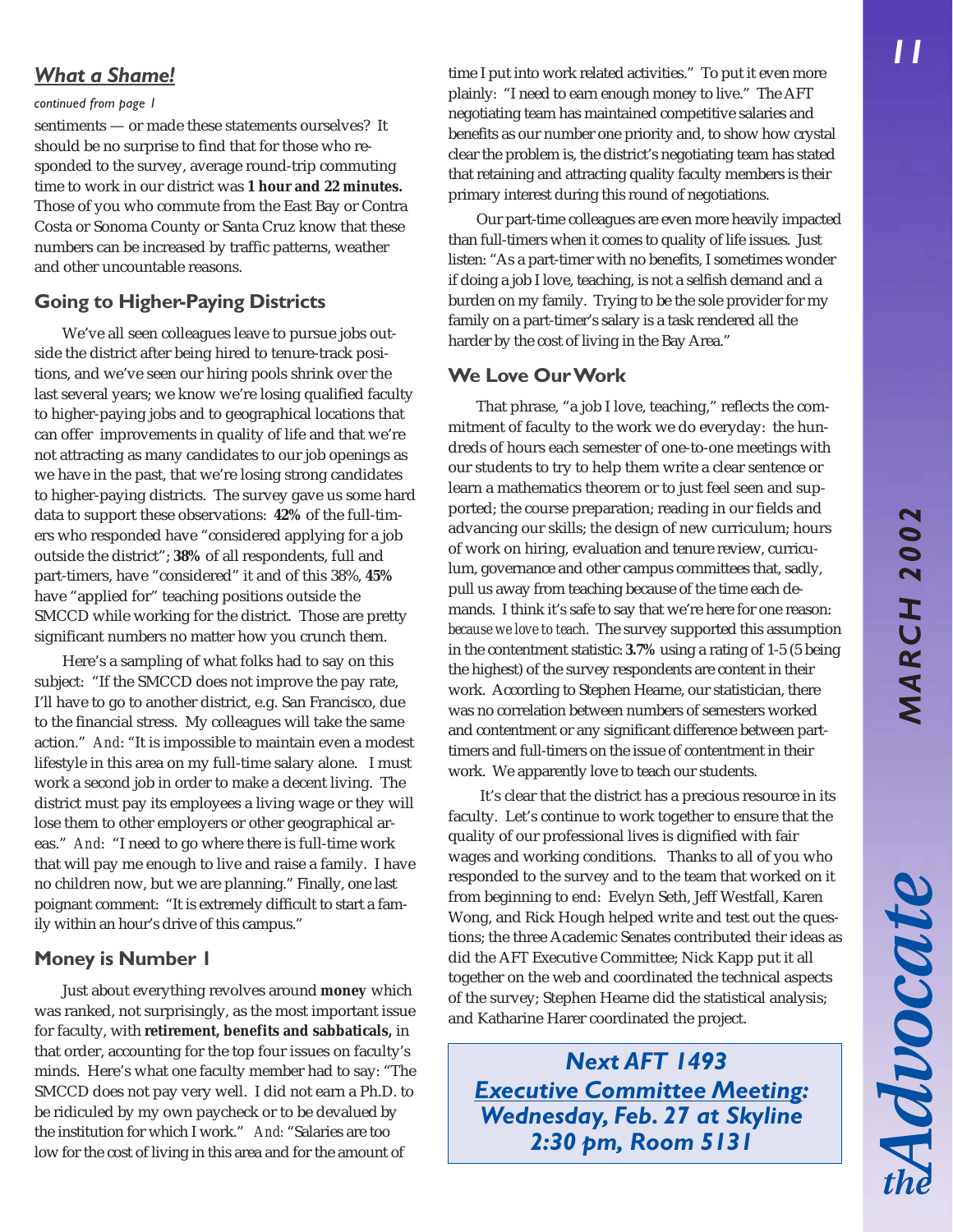## *Presidents' Perspectives*

*continued from page 2*

light of what is going on in the economies of the state and the nation. The AFT believes very strongly that we can achieve competitive salaries if the District commits to reallocating priorities and resources and we have indicated our commitment to working together in doing this. We are currently in the process of exploring options on how to achieve these interests.

We have just recently started discussing the issue of sabbaticals. As you know, last year we initiated a limited sabbatical program funded with one time funding. We believe this program was very successful and that there is a lot of interest in making this program permanent. We also believe that a sabbatical program will support the District's interest in attracting and retaining faculty, will help the District to be more competitive and will offer faculty opportunities for renewal. We presented to the District data on the level of funding of sabbatical programs in the other districts in the Bay Area (our District is the only one without a sabbatical program!). We are currently discussing how all the different leave/professional development programs that currently exist in the district fit together as well as what type of faculty leave program we want in our contract. Once again, thanks for all of your support and we will update you as progress is made.

# **Concerns Raised About Process of Appointing Chancellor**

The appointment by the Board of Trustees of Ron Galatolo as Chancellor of our District with a four-year contract did not come without controversy. The AFT would like to make its position clear. First of all, we are in full support of Ron Galatolo as Chancellor. Our negotiating team has worked closely with Ron during his service to the district, both as Assistant Chancellor and in his role as Chancellor over the past year, and our experiences have been consistently positive. We find him to be approachable, flexible and sincerely interested in forging good relations with faculty. Most important, he is the first Chancellor in our recollection who has the willingness and the expertise to work creatively to raise faculty salaries to a competitive level. He understands the issue and has repeatedly voiced his commitment to resolving it.

However, the AFT was very concerned about the implications of the initial resolution wherein the Board of Trustees announced its "exclusive authority" over the hiring of top adminstrators in the district, including associate chancellors and college presidents. We agreed with the District Governing Board of the Academic Senate that this resolution was very dangerous in its exclusion of input from the college community and its deviation from past hiring policies that assured faculty, staff and student participation in the hiring process. AFT leaders brought

#### *Concerns About Process of Chancellor's Appointment*

#### *continued from page 14*

to sections 51010 and sections 53000 - 53034 of Title 5, California Code of Regulations, update section references, incorporate conforming drafting standards, and include substantive revisions to achieve compliance with the Court of Appeal decision in Connerly. However, as you see, much of the language has been retained, including

#### 53021. Recruitment.

(a) Except as otherwise provided in this Section section community college districts shall actively recruit from both within and outside the district work force to attract qualified applicants for all new openings. This shall include focused outreach to historically all

*continued on next page*

our concerns directly to Board President, Richard Holober; we consulted with President Holober on a number of different occasions, underlining the importance of preserving the principles of participation in hiring and we invited him to a meeting of our Executive Committee to further discuss this issue. The Board did go on to withdraw the first resolution, replacing it with a resolution that focused only on the hiring of Chancellor Galatolo, his qualifications and the reasoning behind their decision. It is of the utmost importance that faculty members voice their opinions when they feel a process or principle is not being upheld. (For more on this point, see Kate Motoyama's article on page 14.)

The AFT and Senate will continue to work with the District on policies and practices around hiring (as well as a number of other issues) as we reconfigure the lapsed Trust Committee that was given the task of forging policies many moons ago.

# **Tighter Economy, Tighter Budgets**

Finally, we've all heard the doom-and-gloom reports about next year's state budget: the 12 billion dollar shortfall, cuts to programs, etc. The community colleges did not fare as badly as some sectors of the state in the Governor's initial proposed budget, but he did propose dramatic cuts to some essential programs, such as matriculation and staff development, that would have a serious effect on our District. One good piece of news is that he proposed keeping the part-time equity funding in place. Achieving equity for part-timers is a long process for most districts, so it's important that this year's funding isn't a one-time shot. Remember, folks, that the state's budget will morph many times over by the May Revise. We can affect what happens by being involved in advocacy; Lobby Day is coming up in April in Sacramento, and there are other opportunities to advocate for our issues. Stay informed and active!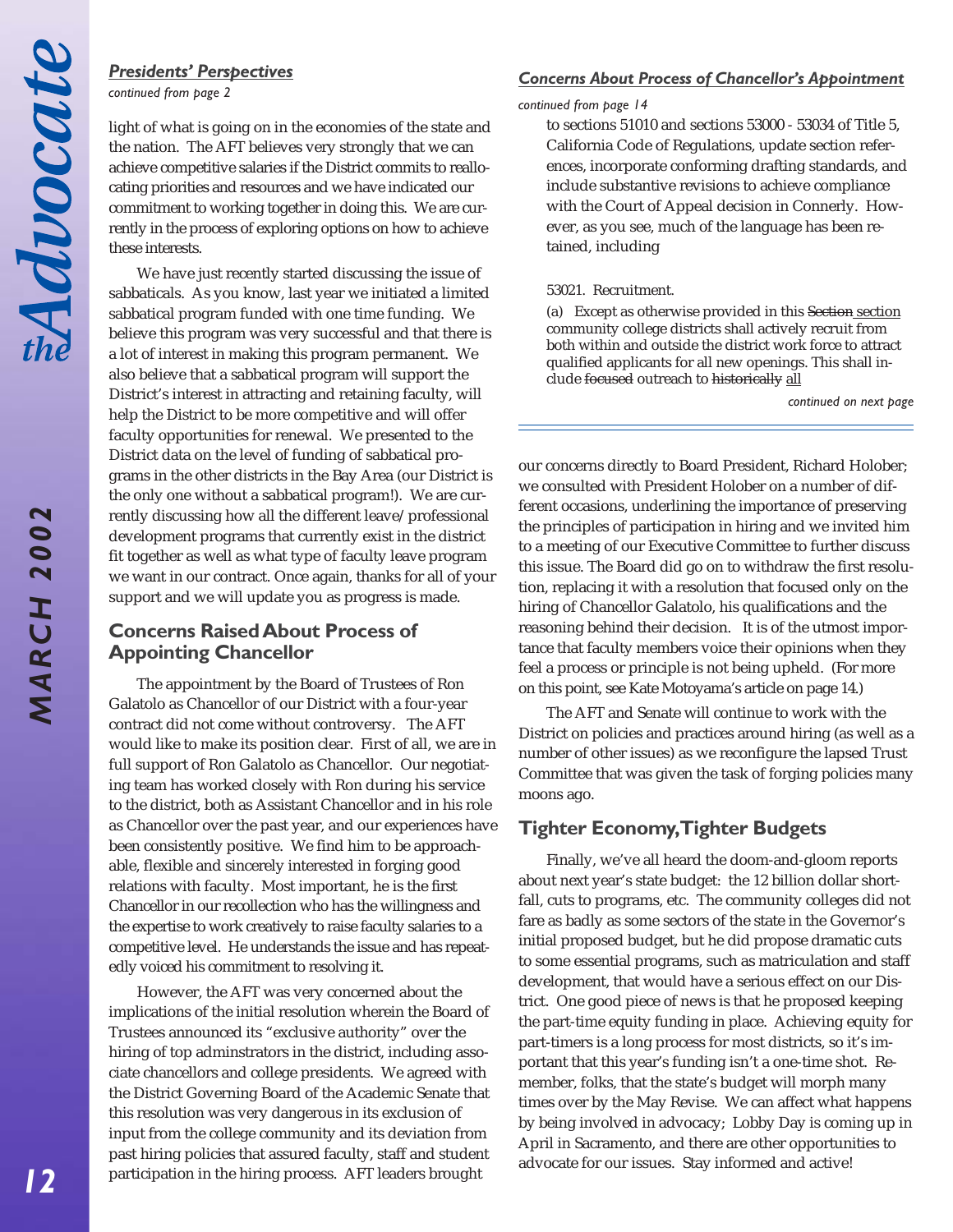# **MARCH 2002** *MARCH 2002*

Advocate

#### *Process of Appointment*

#### *continued from previous page*

underrepresented groups. The requirement of open recruitment shall apply to all new full-time and part-time openings in all job categories and classifications, including, but not limited to, faculty, classified employees, categorically funded positions, the chief executive officer, and all other executive/administrative/managerial positions.

#### Further, regulations allow that

(b) "In-house or promotional only" recruitment shall not be used to fill any new opening except when:

 (1) the pool of eligible district employees has achieved expected representation for all historically underrepresented groups and the district has an upward mobility program which is included in the faculty and staff diversity plan approved by the Chancellor;

 $(2)$  the position is being filled on an interim basis for the minimum time necessary to allow for full and open recruitment; provided however, that no interim appointment or series of interim appointments exceed one year in duration. The Chancellor may approve an extension of up to one additional year if the district demonstrates "business necessity" as defined in Section section 53001( e b).

Textual evidence shows that the Connerly decision did not overturn the requirement that there be a hiring process in place or that available positions be broadly advertised. Nor has Connerly invalidated the need for minimum qualifications and hiring criteria mandated in Education Code, Article 2, Section 87356(d)(1) and 87356(d)(2). [letter to board, January 21, 2002]

At its regular meeting of January 23, 2002, the Governing Board heard senate, AFT and student leaders request that Resolution No. 02-1 be withdrawn and fair and effective hiring practices for executive management be restored. Resolution No. 02-1 was postponed for consideration at a special Board meeting, January 25, 2002, at Cañada College. At the January 25<sup>th</sup> meeting, Resolution No. 02-1 was withdrawn and Resolution No. 02-03, appointing Ron Galatolo as Chancellor-Superintendent, was passed unanimously.

A fair process of recruitment, scrutiny, and employment—one which abides by principles of effective participation and nondiscrimination— includes the advice and judgment of members of the college community affected by the hire of the chancellor/superintendent or a college president. The precedent being set has the potential to undermine the integrity of hiring processes for all employees in the San Mateo County Community College District. Therefore, as Title 5 permits and as specified in "Title 5 Regulations: Equal Opportunity and Diversity in Employment," I stated, in my letter of January 21<sup>st</sup>, that I would ask for a formal review of our board's action by the State Chancellor's Office. Once again, citing the *Digest*:

#### 53026. Complaints.

Each community college district shall establish a process permitting any person to file a complaint alleging that the requirements of this Subchapter subchapter have been violated. A copy of the complaint shall immediately be forwarded to the Chancellor who may require that the district provide a written investigative report within ninety (90) days. Complaints which also allege discrimination prohibited by Government Code Sections sections 11135 et seq. shall be processed according to the procedures set forth in Subchapter subchapter 5 (commencing with Section section 59300) of Chapter chapter 10 of this Division division.

#### A request for review was filed with the State Chancellor's Office [January 22, 2002].

Documentation for the request included the District Academic Senate's sustained discussion of the faculty role in search and screening processes for executive management positions. The District Academic Senate agendized, *as early as the spring of last year*, discussion of hiring processes for the permanent chancellor position. At the time, some senate leaders expressed confusion because there was no "interim" in the chancellor title for what was understood to be a one-year appointment. At the same meeting, it was stated that interim appointments could not exceed one year in duration [approved DAS minutes of May 14, 2001]. The local senate presidents were asked to have their governing councils develop "a recommendation for a full search for Chancellor" [approved DAS minutes of 9/10/01].

While the three Governing Councils took different positions on the search process, the District Academic Senate has, in compliance with open meeting regulations, regularly agendized, openly discussed, and widely distributed records of its deliberations and actions—including monthly minutes and biweekly board reports —to the leadership of all constituency groups, including our district trustees. The District Academic Senate relied on the same consultative and collegial processes as were used in 1999, when, with interim presidents at each college, the College of San Mateo Governing Council passed a resolution urging the formation of a search and screening committee for the permanent president positions  $[1<sup>st</sup>$ reading, August 31, 1999; 2nd reading, September 14, 1999]. You will note the nearly identical time frame that was available for the college president and potential chancellor searches to commence and conclude. I contest the construction that ascribes loss of agency to our district because of former Chancellor Johnson's departure.

Fair and effective hiring processes are the law. Without open processes, our district engages in preferential treatment. Without appealing the board's action through a request for technical assistance, I would be complicit with, and consent to, a decision in which faculty and other stakeholders did not participate.